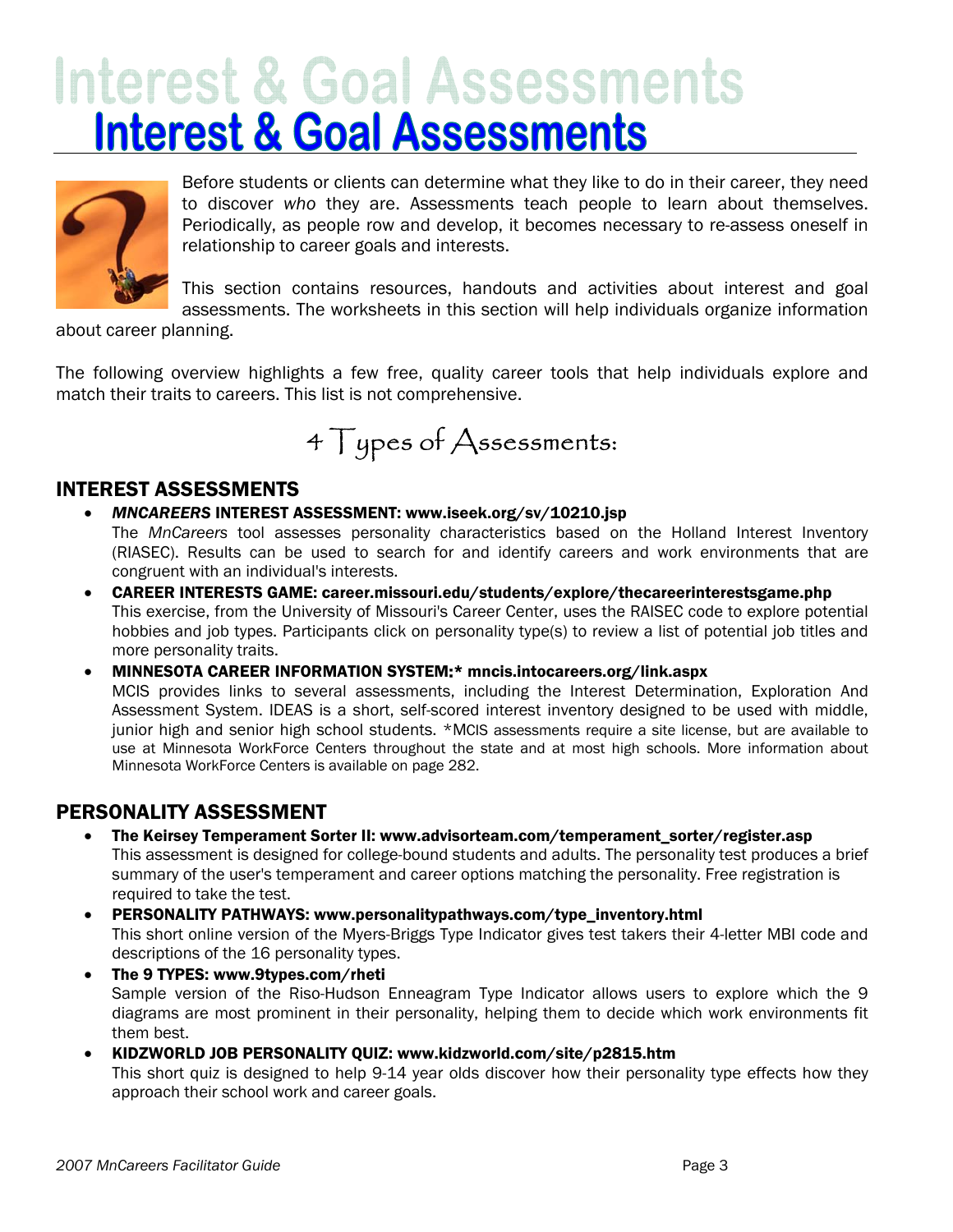### SKILLS ASSESSMENT

#### • O\*NET SKILLS SEARCH: online.onetcenter.org/skills

The O\*NET Skills Search helps individuals identify occupations for exploration by the types of skills used. Skills are selected from six broad groups to create a customized set, including: Basic Skills, Social Skills, Complex Problem Solving Skills, Technical Skills, System Skills and Resource Management Skills.

- ARMED SERVICES VOCATIONAL APTITUDE BATTERY: www.asvabprogram.com The ASVAB is designed for secondary and post-secondary students to assess how an individual's interests, abilities and personal preferences match civilian and military careers. Web site offers sample skills tests and a work values evaluator.
- CAREER INFONET SKILLS PROFILER: www.careerinfonet.org/acinet/skills This interactive assessment allows users of all skill levels to choose prospective occupations, see the skill sets required, rate their own skills and compare them to what's in demand.
- ISEEK SKILLS ASSESSMENT: www.iseek.org/sv/12398.jsp This skills assessment provides a list of potential occupations and links to corresponding occupation descriptions. Individuals will be asked to rate skills positively or negatively according to preference.

#### VALUES

• MINNESOTA IMPORTANCE QUESTIONNAIRE: www.psych.umn.edu/psylabs/vpr/miqinf.htm

This questionnaire is designed for audiences to measure vocational needs and values. It measures 20 psychological needs and underlying values relevant to work adjustment and job satisfaction. (Fee for obtaining printouts of questionnaire.)

- O\*NET WORK IMPORTANCE PROFILER: www.onetcenter.org/WIP.html The Work Importance Profiler is an assessment to help individuals learn more about their work values and what they think is important in a job. Understanding work values helps people better decide which jobs and careers to explore. Software must be downloaded.
- LIFE WORK TRANSITIONS: www.lifeworktransitions.com/exercises/exercs.html Scroll down to Chapter 3, "Redefining Your Self: Passions, Preferences, Purpose," to access online worksheets corresponding to the book. The worksheets help users to determine what motivates them at work, their ideal job specification and what career goals will lead them to fulfillment.
- OSCAR: www.ioscar.org/tx/index.asp The Texas-based Occupation and Skills Computer-Assisted Researcher uses O\*NET assessments to create an interactive card sort of values. Designed for users age 16 and older to determine the importance of 20 work values.

For a comprehensive listing of assessments available, visit the TESTING & ASSESSMENT section of CareerOneStop:

### www.careeronestop.org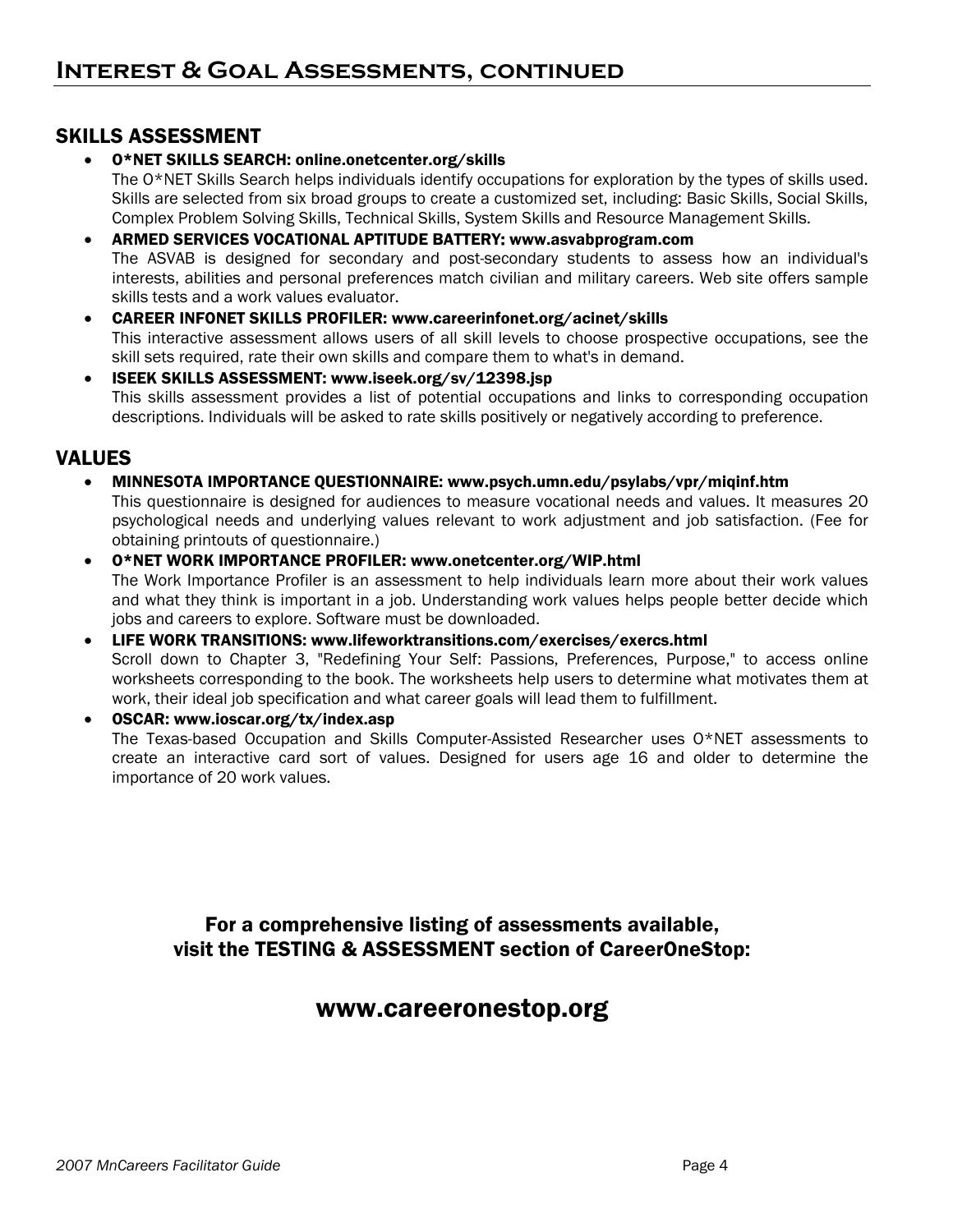## **Exercise: 7 Steps to Decision-Making**



Choosing a potential career path can be overwhelming for first-time jobseekers. This exercise shows that a 7-step decision-making process works for an everyday decision, like deciding what to wear, as well as for bigger decisions, like choosing a career.



**Identify the decision to be made** (What shall I wear to work today?)



Gather the information (What's the weather going to be like? What's cleaned and pressed?)



**Identify the alternatives** (Either my blue suit, gray pants or blue jeans and a t-shirt.)



**Weigh the evidence** (Blue suit is right for today's weather, but too dressy for my activities. I feel like wearing jeans and a t-shirt, but I have an appointment later and that would not be appropriate dress. My gray pants are a good compromise, but I must find a matching shirt.)



**Choose among the alternatives** (Gray pants and white shirt.)



Take action (Press clothes and get dressed.)

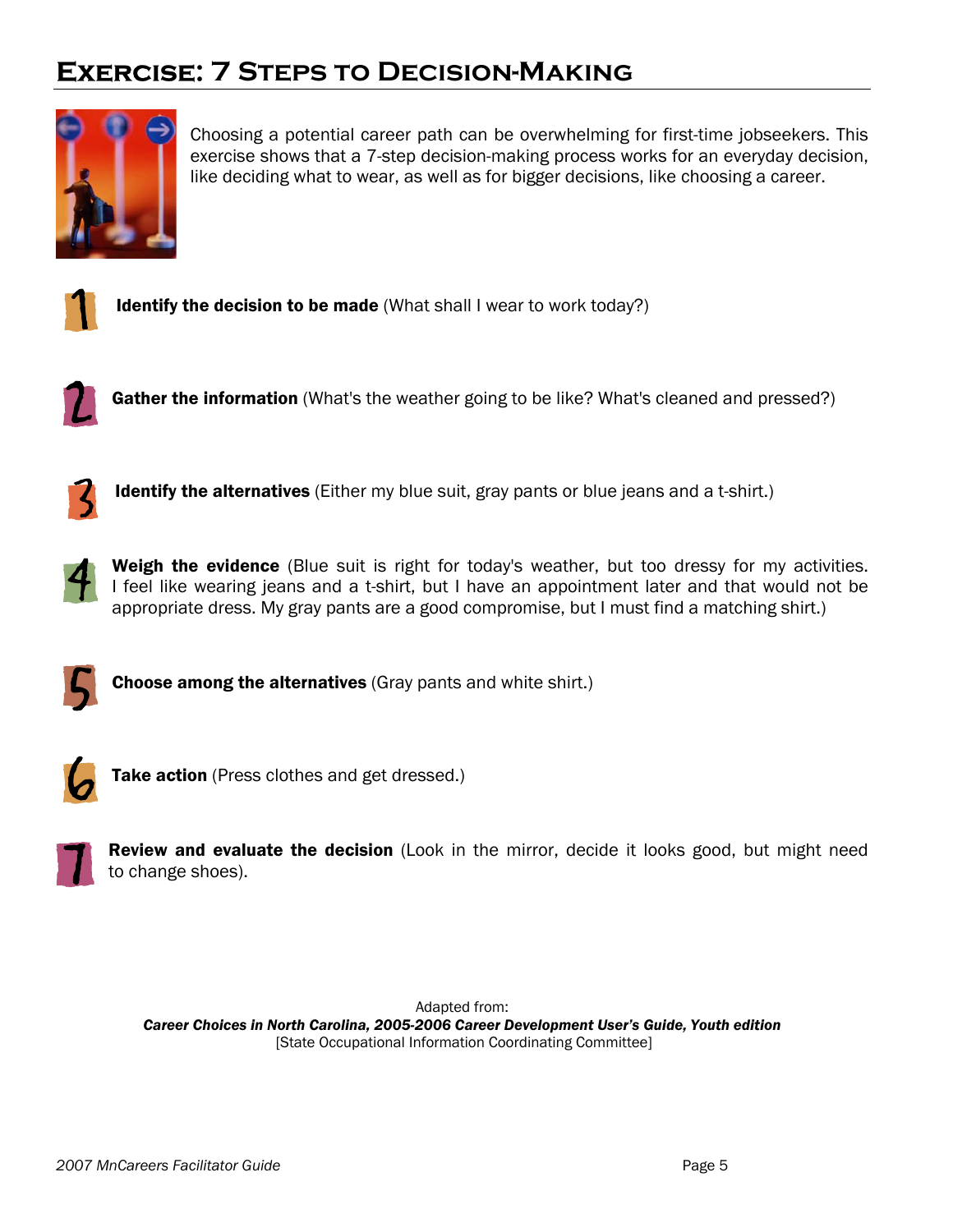## **Exercise: Applying 7 Steps to Career Decision-Making**





Identify the decision to be made (Go to 2- or 4-year college, where, what major; or choose military or work.)



Gather the Information (Gather facts about myself - interests, abilities, values; gather facts about career options — salary, work setting, education or training required; sources to get more information?)



Identify the alternatives (What career options suit me best?)



Weigh the evidence (Consider the pros and cons; what are the short-term and long-term outcomes; recognize obstacles; what resources are available to meet my goals?)



Choose among the alternatives (From Step 4, generate a list of possible career or college choices.)



Take action (Make a definite plan - visit a work environment, visit schools or talk to college representatives.)



Review and evaluate the decision (Did I consider all the important factors? Are there new alternatives I need to consider?)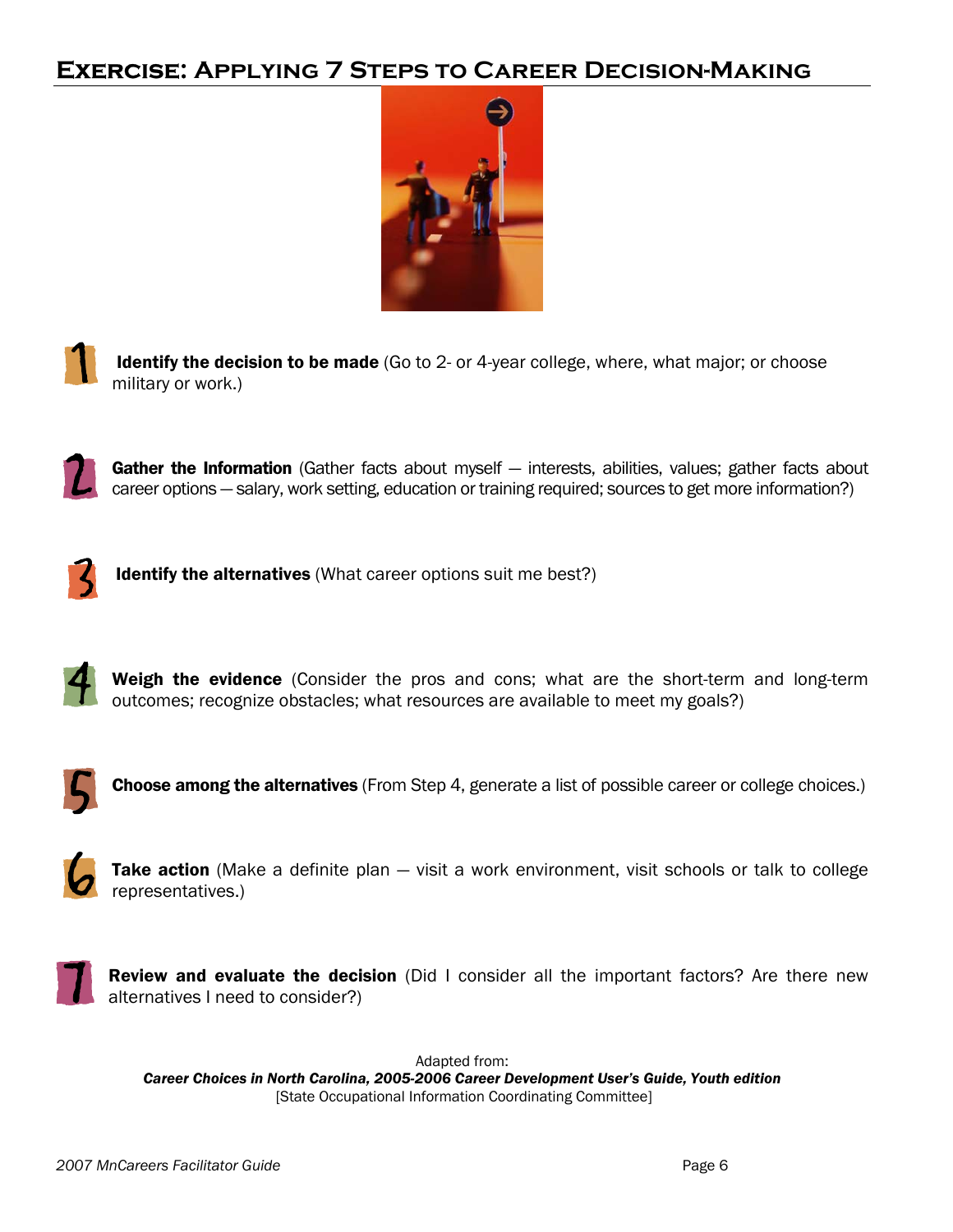## **Explanation of Lesson Plans, Activities & Worksheets**

## Lesson Plans

**Lesson Plans** focus on career development competencies in areas of self-knowledge and career planning, occupational and education exploration, and job search. Each Lesson Plan contains 5 sections that coincide with the National Career Development Guidelines, as well as links to careerbased articles. Lesson plans are specifically designed to assist career professionals with students and clients in the career exploration process.

The 5 sections are broken down into:

- 1. Focus & Review  $\sim$  states the focus of the lesson plan and highlights the review process.
- 2. Statement of Objectives  $\sim$  states the objectives the participant is to learn.
- 3. Teacher Input  $\sim$  outlines ways to instruct participants in completing the activity.
- 4. Guided Practice  $\sim$  highlights discussion points for groups.
- 5. Closure  $\sim$  states suggestions for completion of activity.



In some instances, Technology Connections are provided. These connections are just one more way for facilitators to link new technology to the lesson plan. Just look for the technology icon!

## Activities & Worksheets

Worksheets are pre-made career development activities for students and clients to further explore careers and interests. Activity answers will vary depending on participants' self assessments and answers to questions about individual interests.

By completing activities, participants are actively engaged in seeking out career resources. This assists in better acquainting individuals with the tools and resources available to them.



This logo represents *MnCareers*-produced activities. Please feel free to adapt these exercises according to your needs.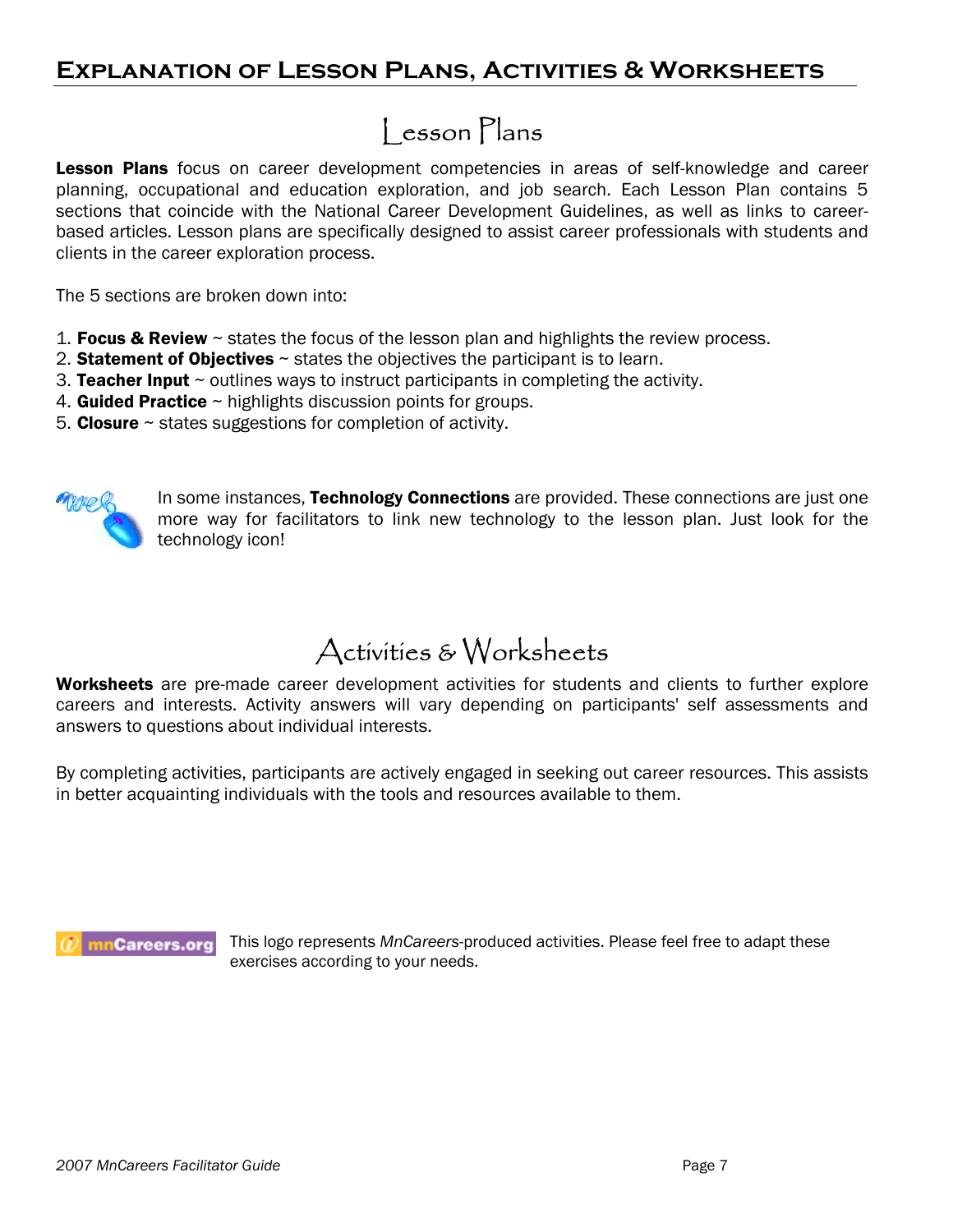## **Lesson Plan: Self-Assessment & Work Values**

ARTICLES: Interest Assessment (*MnCareers* pgs. 4-7); Self-Appraisal Questionnaire (*Facilitator Guide Worksheet #9,* page 17).

#### 1. FOCUS & REVIEW

- Conduct an interactive Q & A discussion to aid students in understanding the connection between their current life and their future life. Example questions:
	- How many hours per day do the students spend in school?
	- Do they like what they're doing?
	- How many hours do they think they will work per day? (During their working lives, most Americans work 40-60 hours per week for  $30+$  years.)
	- Do students plan to choose the type of work they do based on what they like to do?

#### NATIONAL CAREER DEVELOPMENT GUIDELINES

#### Personal Social Development

· Goal: Develop understanding of yourself to build and maintain a positive self-concept.

#### 2. OBJECTIVE

- Students will brainstorm work values.
- Students will identify characteristics of the workplace that are important to them.

#### 3. TEACHER INPUT

- Discuss the definition of work values. Have students complete *Worksheet #4 Work Values Assessment*, page 12.
- Identify work values such as income, work setting (inside, outside, office, home, etc.), work schedule, structured vs. non-structured environment, working with one's hands, relocation and travel, helping others, working alone, leadership, growth, etc.

#### 4. GUIDED PRACTICE

- Form small groups of 3 to 4 students. Have the students brainstorm and record a list of reasons for working or selecting a particular career.
- Record on the chalkboard all items identified by each group. You may want to do this in a "round robin" fashion so that all groups have the opportunity to participate.

#### 5. CLOSURE

• Review work values and summarize student choices.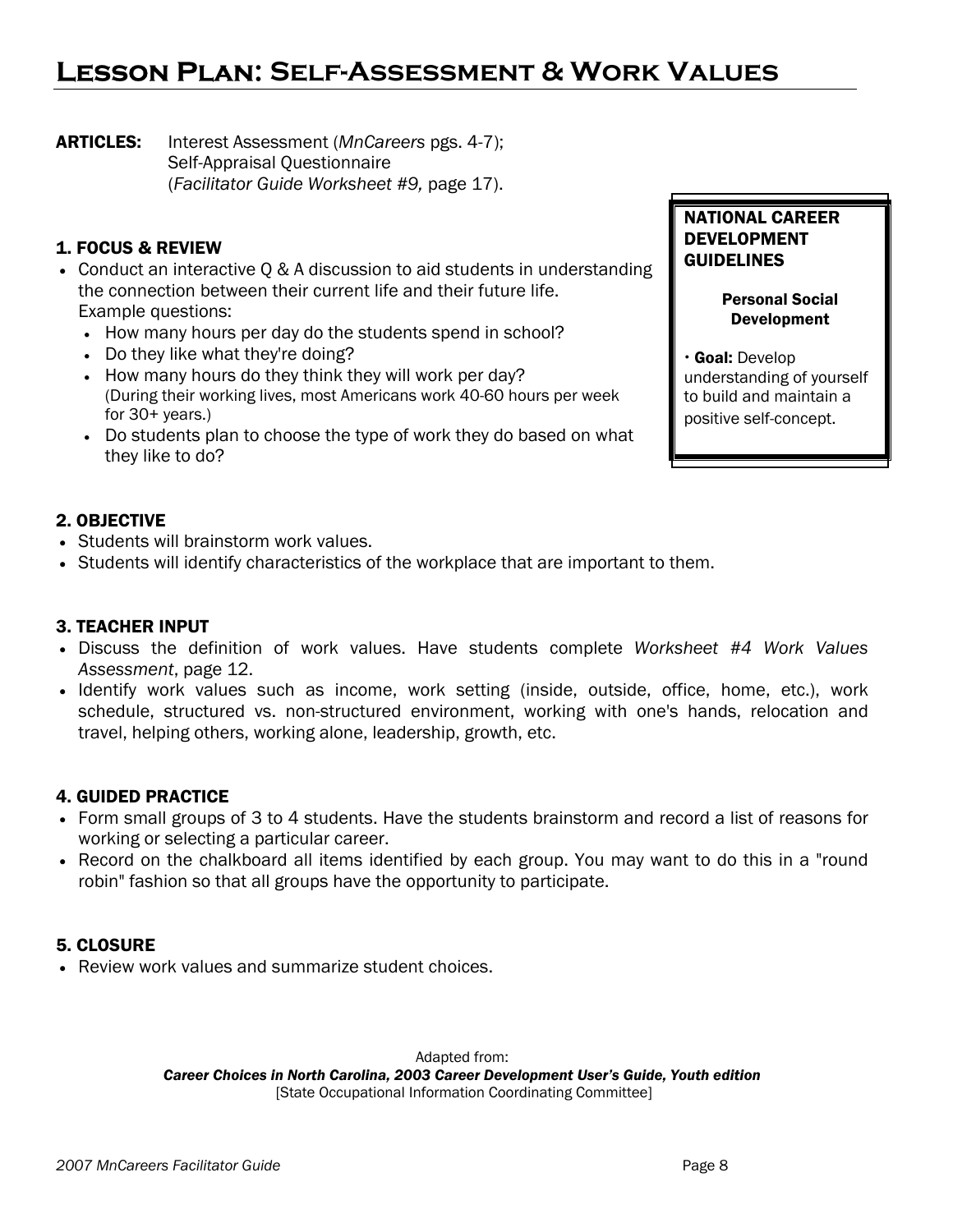## **Worksheet #1: Interests Assessment**

Understanding your likes and dislikes will help when planning for a career that best matches your interests. The more interested you are in your work, the happier you will be on the job. The following interest inventory activity will help you organize your likes and dislikes into 4 categories: people, data, things or ideas.

Directions: In each section, answer every question by checking the Yes or No box. Total all the Yes checks for each section then, at the bottom of the page, circle the area of interest where you had the most Yes answers.

## PEOPLE DATA

| Do you like to:          | <b>YES</b> | <b>NO</b> | Do you like to:                     |
|--------------------------|------------|-----------|-------------------------------------|
| Entertain a child        |            |           | Research a topic of interest to you |
| Listen to a friend's     |            |           | Be a treasurer of a club            |
| personal problems        |            |           |                                     |
| Teach someone how to do  |            |           | Work scientific experiments         |
| something                |            |           |                                     |
| Help someone who is sick |            |           | Work with numbers/statistics        |
| Lead a group or club     |            |           | Figure a car's gas mileage          |
| activity                 |            |           |                                     |
| Work with the public     |            |           | Balance a bank statement            |
| Run for an office        |            |           | Write a computer program            |
| Sell a product           |            |           |                                     |
| TOTAL                    |            |           |                                     |

| Do you like to:                           | <b>YES</b> | <b>NO</b> |
|-------------------------------------------|------------|-----------|
| Entertain a child                         |            |           |
| Listen to a friend's<br>personal problems |            |           |
| Teach someone how to do<br>something      |            |           |
| Help someone who is sick                  |            |           |
| Lead a group or club<br>activity          |            |           |
| Work with the public                      |            |           |
| Run for an office                         |            |           |
| Sell a product                            |            |           |
| <b>TOTAL</b>                              |            |           |

## THINGSIDEAS

| Do you like to:            | <b>YES</b> | N <sub>O</sub> | Do you like to:               |
|----------------------------|------------|----------------|-------------------------------|
| Bake a cake                |            |                | Decorate a room               |
| Repair car/machinery       |            |                | Write a poem or story         |
| Sew or make crafts         |            |                | Publish school yearbook or    |
|                            |            |                | newspaper                     |
| Build something from wood  |            |                | Write lyrics or rap           |
| Operate a cash register or |            |                | Paint, draw, watercolor       |
| calculator                 |            |                |                               |
| Do landscaping/lawn care   |            |                | Perform or act in school play |
| Operate camera/video       |            |                | Play musical instrument       |
| equipment                  |            |                |                               |
|                            |            |                | Invent a new product          |
| TOTAL                      |            |                | тг                            |

| Do you like to:                          | <b>YES</b> | <b>NO</b> | Do you like to:               | <b>YES</b> | <b>NO</b> |
|------------------------------------------|------------|-----------|-------------------------------|------------|-----------|
| $\overline{\mathsf{B}}$ ake a cake       |            |           | Decorate a room               |            |           |
| Repair car/machinery                     |            |           | Write a poem or story         |            |           |
| Sew or make crafts                       |            |           | Publish school yearbook or    |            |           |
|                                          |            |           | newspaper                     |            |           |
| <b>Build something from wood</b>         |            |           | Write lyrics or rap           |            |           |
| Operate a cash register or<br>calculator |            |           | Paint, draw, watercolor       |            |           |
| Do landscaping/lawn care                 |            |           | Perform or act in school play |            |           |
| Operate camera/video<br>equipment        |            |           | Play musical instrument       |            |           |
|                                          |            |           | Invent a new product          |            |           |
| <b>TOTAL</b>                             |            |           | <b>TOTAL</b>                  |            |           |

My highest INTEREST section at this time is: PEOPLE DATA THINGS IDEAS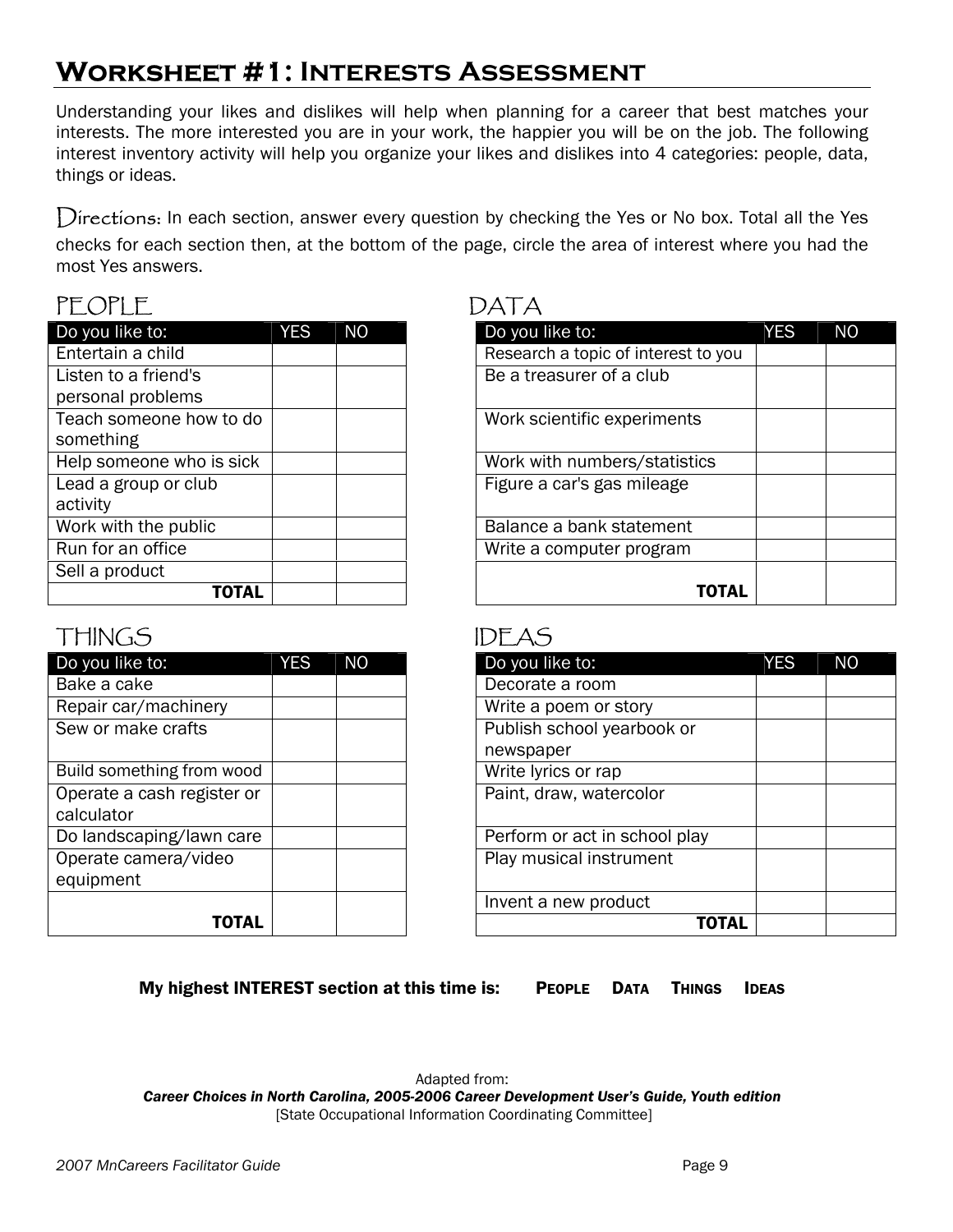## **Worksheet #2: Skills & Abilities Assessment**

Jobs require different skills and abilities. You might not have all the skills or abilities necessary for some occupations, but you do have an aptitude to learn new skills. Aptitudes measure the ease with which you can learn something new.

Directions: In each section, place a check mark next to the skills you have now. Then go back and place a check mark next to the skills you might not have yet, but feel you could learn with a little work. Total the checks in each section then, at the bottom of the page, circle the area where you had the most skills and aptitude.

## PEOPLE DATA

| Do you have the ability for: | ☑ | Do you have the ability for:   |
|------------------------------|---|--------------------------------|
| <b>Teaching</b>              |   | Accounting or record keeping   |
| Supervising                  |   | <b>Statistical work</b>        |
| Caring for others            |   | Research                       |
| Host or hosting              |   | Testing products or ideas      |
| Presiding over meetings      |   | Investigating problems         |
| Leading others               |   | Computer programming           |
| Listening and counseling     |   | Working scientific experiments |
| Selling goods and services   |   | <b>Collecting information</b>  |
| TOTAL ⊠'s                    |   |                                |

| Do you have the ability for:   | ⊠ | Do you have the ability for:   | $\triangledown$ |
|--------------------------------|---|--------------------------------|-----------------|
| Teaching                       |   | Accounting or record keeping   |                 |
| <b>Supervising</b>             |   | Statistical work               |                 |
| Caring for others              |   | Research                       |                 |
| Host or hosting                |   | Testing products or ideas      |                 |
| <b>Presiding over meetings</b> |   | Investigating problems         |                 |
| Leading others                 |   | Computer programming           |                 |
| Listening and counseling       |   | Working scientific experiments |                 |
| Selling goods and services     |   | <b>Collecting information</b>  |                 |
| TOTAL ⊠'s                      |   | TOTAL ⊠'s                      |                 |

## THINGSIDEAS

| Do you have the ability for:     | $\overline{\mathsf{M}}$ | Do you have the ability for:       |
|----------------------------------|-------------------------|------------------------------------|
| Repairing things or objects      |                         | Writing stories and poems          |
| Operating machinery or equipment |                         | <b>Composing music</b>             |
| Assembling parts                 |                         | Designing new products             |
| Using tools                      |                         | Drawing                            |
| Cooking or baking                |                         | Inventing new products             |
| Operating a sewing machine       |                         | Acting or singing                  |
| Woodworking                      |                         | Playing a musical instrument       |
| Construction work                |                         | Organizing new clubs or activities |
| TOTAL ⊠'s                        |                         | тα                                 |

| Do you have the ability for:     | ⊠ | Do you have the ability for:       | ☑ |
|----------------------------------|---|------------------------------------|---|
| Repairing things or objects      |   | Writing stories and poems          |   |
| Operating machinery or equipment |   | Composing music                    |   |
| Assembling parts                 |   | Designing new products             |   |
| Using tools                      |   | Drawing                            |   |
| Cooking or baking                |   | Inventing new products             |   |
| Operating a sewing machine       |   | Acting or singing                  |   |
| Woodworking                      |   | Playing a musical instrument       |   |
| Construction work                |   | Organizing new clubs or activities |   |
| <b>TOTAL Ø's</b>                 |   | <b>TOTAL</b> ⊠'s                   |   |

#### My highest SKILLS section at this time is: PEOPLE DATA THINGS IDEAS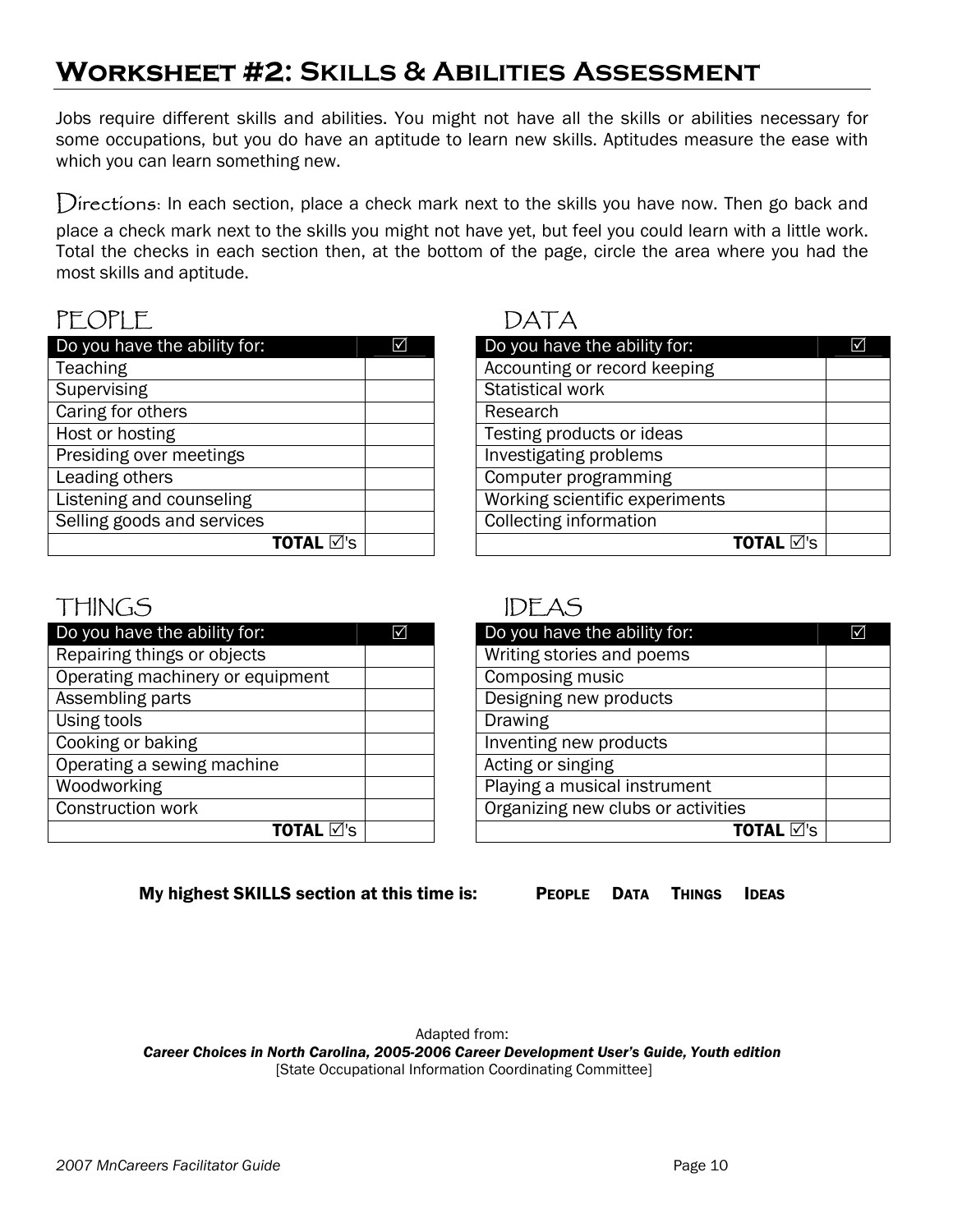## **Worksheet #3: Personality / Temperament Assessment**

Your personality is a combination of emotional and behavioral characteristics that make you different from others. How you think, feel and act with different people and in different situations is influenced by your personality or temperament. Different careers appeal to people, partially based on their personality traits.

Directions: Think about your temperament when you answer the following questions. In which situations would you prefer the major part of your working day to involved?

## PEOPLE DATA

| Are you / Do you ?                      |  |
|-----------------------------------------|--|
| Cheerful to those around you            |  |
| Helpful to friends and family           |  |
| Cooperative when working in a group or  |  |
| on a team                               |  |
| Responsive to the needs of others       |  |
| A leader or organizer of a group        |  |
| Outgoing and enjoy meeting new people   |  |
| An influencer of people's opinions and  |  |
| attitudes                               |  |
| Understanding and sympathetic to others |  |
| TOTAL ⊠'s                               |  |

## THINGS IDEAS

| Are you / Do you ?                         | M | Are you / Do you ?                   |
|--------------------------------------------|---|--------------------------------------|
| Like to work with precise rules, limits or |   | Curious about how and why thin       |
| standards                                  |   | way they are                         |
| Prefer to work with machines and           |   | Prefer to have a variety of duties   |
| objects rather than people                 |   | change often                         |
| Efficient                                  |   | Seek new ways of doing things        |
| Prefer to work alone                       |   | Artistic                             |
| Prefer to work with your hands             |   | Creative                             |
| Mechanical                                 |   | Prefer to set your own schedule      |
| Inquisitive about making something         |   | Versatile and flexible in activities |
| work or run                                |   | behaviors                            |
| Resourceful with materials and             |   | Expressive, eloquent in writing, p   |
| methods                                    |   | or drawing                           |
| TOTAL ⊠'s                                  |   |                                      |

## Are you / Do you  $\ldots$ ?  $\Box$ Keep organized Pay close attention to details Prefer to work with numbers and statistics Prefer to perform repetitive tasks Prefer to work on a set schedule Think logically Prefer practical ways of doing things TOTAL  $\boxtimes$ 's

| Are you / Do you ?                         | $\mathsf{M}$ | Are you / Do you ?                          | ☑ |
|--------------------------------------------|--------------|---------------------------------------------|---|
| Like to work with precise rules, limits or |              | Curious about how and why things are the    |   |
| standards                                  |              | way they are                                |   |
| Prefer to work with machines and           |              | Prefer to have a variety of duties that     |   |
| objects rather than people                 |              | change often                                |   |
| Efficient                                  |              | Seek new ways of doing things               |   |
| Prefer to work alone                       |              | Artistic                                    |   |
| Prefer to work with your hands             |              | Creative                                    |   |
| Mechanical                                 |              | Prefer to set your own schedule             |   |
| Inquisitive about making something         |              | Versatile and flexible in activities and    |   |
| work or run                                |              | behaviors                                   |   |
| Resourceful with materials and             |              | Expressive, eloquent in writing, performing |   |
| methods                                    |              | or drawing                                  |   |
| TOTAL ⊠'s                                  |              | TOTAL ⊠'s                                   |   |

My highest PERSONALITY section at this time is: PEOPLE DATA THINGS IDEAS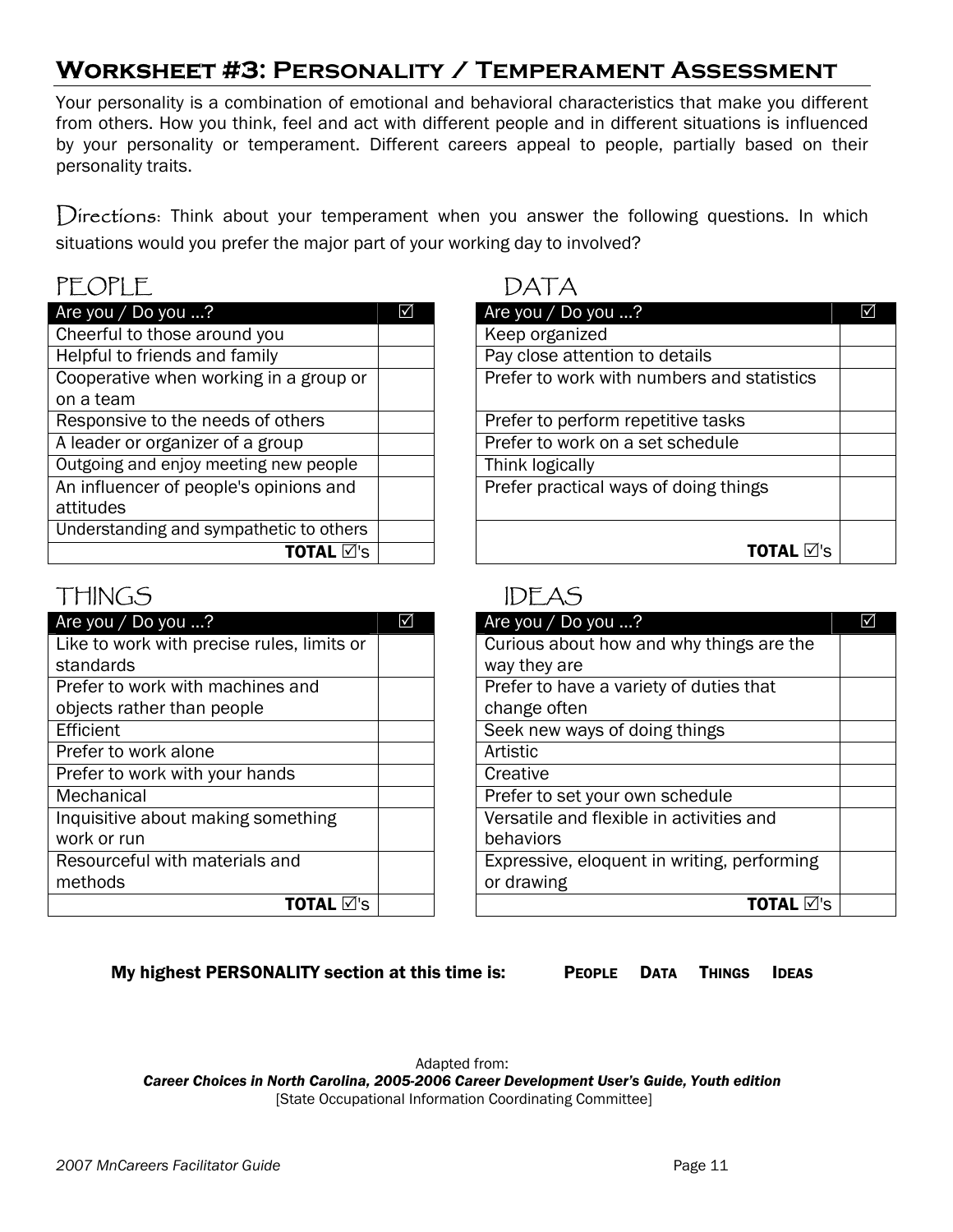## **Worksheet #4: Work Values Assessment**

Job satisfaction comes from having a job that meets your expectations and satisfies your needs. The list below includes a number of things people want or *value* in their job. Not all these values are met each day. However, choosing an occupation that meets most of your work values is important.

Directions: Think about what you want from an occupation. From the list below:

- 1. Check the values that are **most** important to you.
- 2. Add work values not mentioned which are also important to you.
- 3. Re-write and prioritize the list from 1-10. Put what you value most as #1, and proceed down the list to what you value the least, or is not important to you, as #10

#### JOB VALUES

- \_\_\_ 1. Adventure working in a job that requires taking risks
- \_\_\_ 2. Prestige having an important position
- \_\_\_ 3. Creativity finding new ways to do things
- \_\_\_ 4. Helping others working in the assisting and caring of other people
- \_\_\_ 5. High earnings being well paid for the standard of living you want
- \_\_\_ 6. Variety of duties having several different things to do
- \_\_\_ 7. Independence deciding how to do my work
- \_\_\_ 8. Exercising leadership being able to direct and influence others
- \_\_\_ 9. \_\_\_\_\_\_\_\_\_\_\_\_\_\_\_\_\_\_\_\_\_\_\_\_\_\_\_\_\_\_\_\_\_\_\_\_\_\_\_\_\_\_\_\_\_\_\_\_\_\_\_  $10.$

### PRIORITIZE YOUR LIST:

From the values listed above, write what is most important to you on Line 1, ranking the values to what is least important to you on Line 10.

| $\begin{tabular}{ c c c } \hline $1$. & \multicolumn{3}{ c }{\textbf{1}} \end{tabular}$                                                                                                                                                                                                                                                                                                                                                                                                      |  |
|----------------------------------------------------------------------------------------------------------------------------------------------------------------------------------------------------------------------------------------------------------------------------------------------------------------------------------------------------------------------------------------------------------------------------------------------------------------------------------------------|--|
| $\begin{array}{c} \begin{array}{c} \begin{array}{c} \begin{array}{c} \end{array} \\ \begin{array}{c} \end{array} \end{array} \end{array} \end{array}$                                                                                                                                                                                                                                                                                                                                        |  |
| $\begin{array}{c}\n3.\n\end{array}$                                                                                                                                                                                                                                                                                                                                                                                                                                                          |  |
| $\begin{picture}(20,10) \put(0,0){\vector(1,0){100}} \put(15,0){\vector(1,0){100}} \put(15,0){\vector(1,0){100}} \put(15,0){\vector(1,0){100}} \put(15,0){\vector(1,0){100}} \put(15,0){\vector(1,0){100}} \put(15,0){\vector(1,0){100}} \put(15,0){\vector(1,0){100}} \put(15,0){\vector(1,0){100}} \put(15,0){\vector(1,0){100}} \put(15,0){\vector(1,0){100}} \$                                                                                                                          |  |
|                                                                                                                                                                                                                                                                                                                                                                                                                                                                                              |  |
|                                                                                                                                                                                                                                                                                                                                                                                                                                                                                              |  |
| $\begin{tabular}{c} $7$.\hspace{2em} \begin{tabular}{@{}c@{}} \hline \multicolumn{3}{@{\hspace{3mm}}}\hline \multicolumn{3}{@{\hspace{3mm}}}\hline \multicolumn{3}{@{\hspace{3mm}}}\hline \multicolumn{3}{@{\hspace{3mm}}}\hline \multicolumn{3}{@{\hspace{3mm}}}\hline \multicolumn{3}{@{\hspace{3mm}}}\hline \multicolumn{3}{@{\hspace{3mm}}}\hline \multicolumn{3}{@{\hspace{3mm}}}\hline \multicolumn{3}{@{\hspace{3mm}}}\hline \multicolumn{3}{@{\hspace{3mm}}}\hline \multicolumn{3}{$ |  |
|                                                                                                                                                                                                                                                                                                                                                                                                                                                                                              |  |
|                                                                                                                                                                                                                                                                                                                                                                                                                                                                                              |  |
| $10. \qquad \qquad \overbrace{\hspace{2.5cm}}$                                                                                                                                                                                                                                                                                                                                                                                                                                               |  |

Adapted from: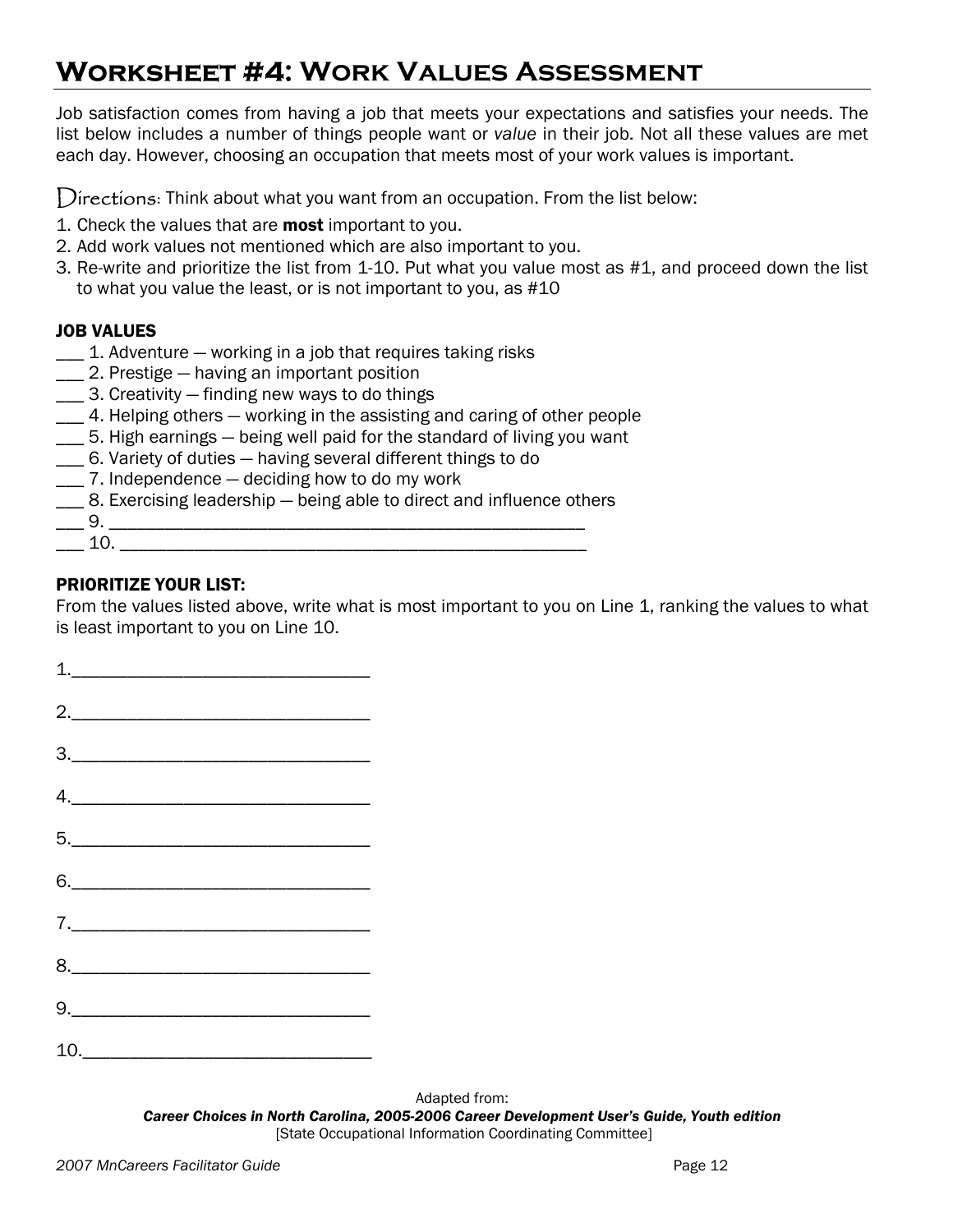## **Worksheet #5: Assessment Summary**

Directions: Use the information from Worksheets #1-4 to answer the following questions about yourself.

**1. INTEREST INVENTORY:** My interests were mainly centered around: people data things ideas 2. SKILLS & ABILITIES CHECKLIST: My skills and abilities were mainly centered around: \_\_\_\_ people \_\_\_\_ data \_\_\_\_ things \_\_\_ ideas **3. TEMPERAMENT / PERSONALITY CHECKLIST:** I think of myself as being what type of person: Lacker people <u>Lacker data</u> <u>and things</u> ideas 4. TOTAL from 1-3: \_\_\_\_ people \_\_\_\_ data \_\_\_\_ things \_\_\_ ideas 5. My TOP 3 WORK VALUES are: 1. \_\_\_\_\_\_\_\_\_\_\_\_\_\_\_\_\_\_\_\_\_\_\_\_\_\_\_\_\_\_\_\_\_\_\_\_\_\_\_\_\_\_\_\_\_\_\_\_\_\_\_\_\_\_\_\_\_\_\_\_\_\_\_\_\_\_\_\_\_\_\_\_\_\_\_  $2.$ 3. \_\_\_\_\_\_\_\_\_\_\_\_\_\_\_\_\_\_\_\_\_\_\_\_\_\_\_\_\_\_\_\_\_\_\_\_\_\_\_\_\_\_\_\_\_\_\_\_\_\_\_\_\_\_\_\_\_\_\_\_\_\_\_\_\_\_\_\_\_\_\_\_\_\_\_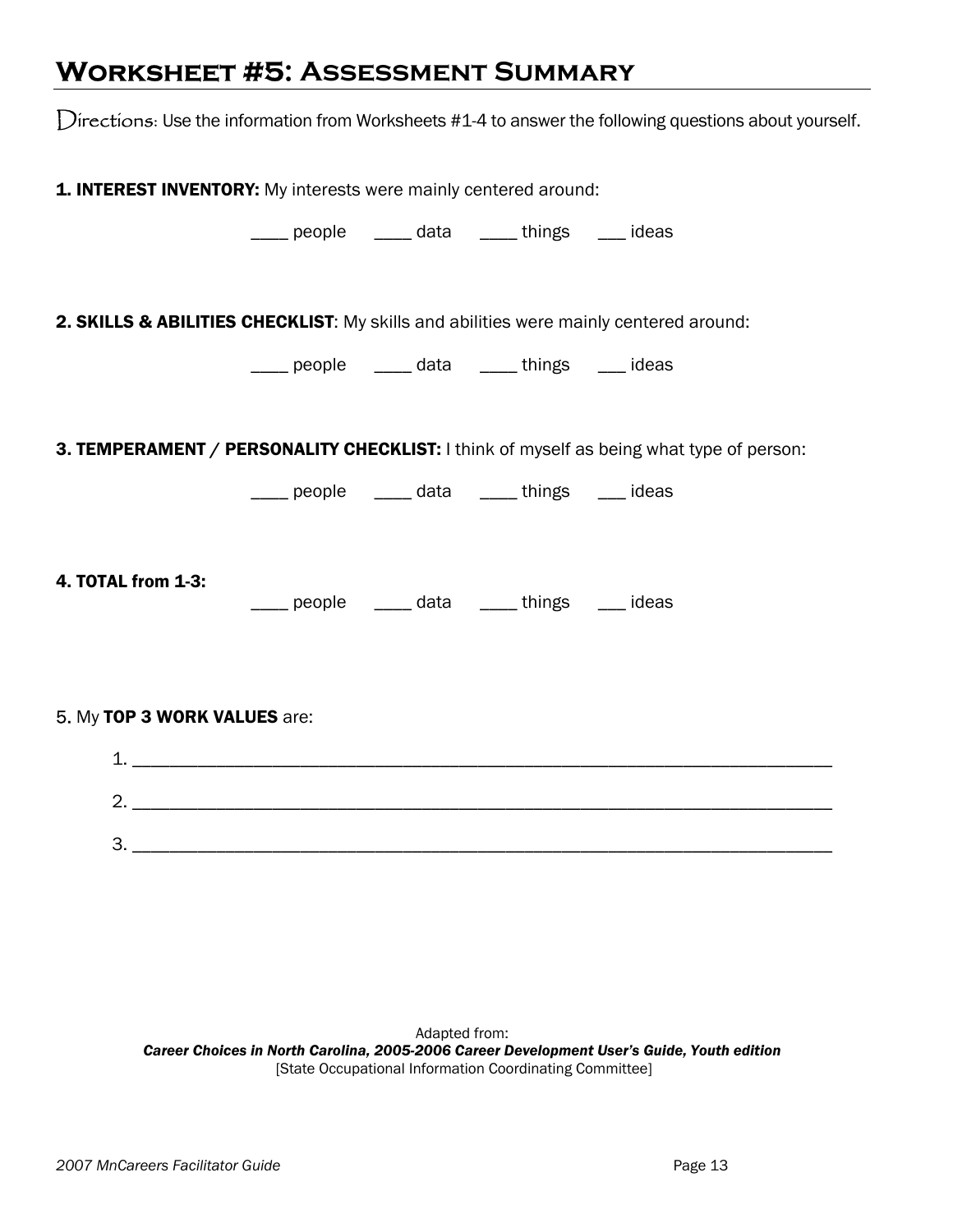## **Worksheet #6: Choices Not Chances**

Directions: Use your interest profile from pgs. 6-7 in *MnCareers* to summarize your findings.

\_\_\_\_\_\_\_\_\_\_\_\_\_\_\_\_\_\_\_\_\_\_\_\_\_\_\_\_\_\_\_\_\_\_\_\_\_ \_\_\_\_\_\_\_\_\_\_\_\_\_\_\_\_\_\_\_\_\_\_\_\_\_\_\_\_\_\_\_\_\_\_\_\_\_

\_\_\_\_\_\_\_\_\_\_\_\_\_\_\_\_\_\_\_\_\_\_\_\_\_\_\_\_\_\_\_\_\_\_\_\_\_ \_\_\_\_\_\_\_\_\_\_\_\_\_\_\_\_\_\_\_\_\_\_\_\_\_\_\_\_\_\_\_\_\_\_\_\_\_

\_\_\_\_\_\_\_\_\_\_\_\_\_\_\_\_\_\_\_\_\_\_\_\_\_\_\_\_\_\_\_\_\_\_\_\_\_ \_\_\_\_\_\_\_\_\_\_\_\_\_\_\_\_\_\_\_\_\_\_\_\_\_\_\_\_\_\_\_\_\_\_\_\_\_

\_\_\_\_\_\_\_\_\_\_\_\_\_\_\_\_\_\_\_\_\_\_\_\_\_\_\_\_\_\_\_\_\_\_\_\_\_ \_\_\_\_\_\_\_\_\_\_\_\_\_\_\_\_\_\_\_\_\_\_\_\_\_\_\_\_\_\_\_\_\_\_\_\_\_

#### Summary and Action Plan:

1. My interest profile RIASEC Code includes:

| Realistic | Investigative | Artistic | Social |
|-----------|---------------|----------|--------|
|           |               |          |        |

**\_\_\_\_** Enterprising \_\_\_\_\_ Conventional

2. Occupations that are somewhat and very interesting to me are:

3. School subjects that will help me prepare for my career goals are:

| 4. Skills I need to develop:         |  |  |
|--------------------------------------|--|--|
|                                      |  |  |
| 5. Action Plan: Things I need to do: |  |  |

- \_\_\_\_ Talk to someone working in a career area I am interested in.
- \_\_\_\_ Go to career center, WorkForce Center (see *MnCareers Facilitator Guide* pg. 282) or library for more information.
- **\_\_\_\_** Research what places can prepare me for my choices.
- \_\_\_\_ Create or update my 4-year plan.
- Talk to my career counselor about my choices.

6. Suggestion: Put this Assessment Summary and Action Plan in your career portfolio for future reference.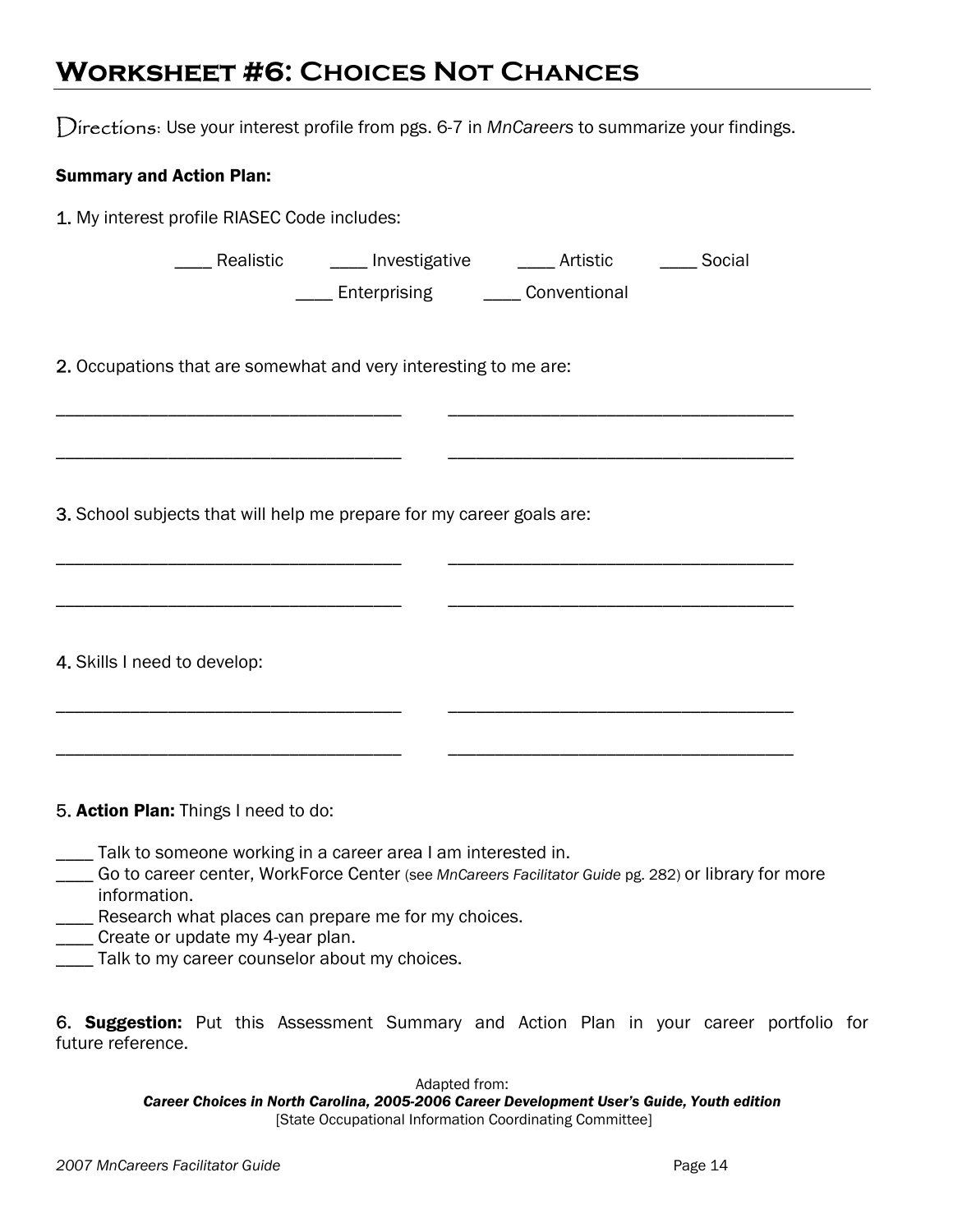## **Worksheet #7: Lifestyle Considerations**

Directions: Answer the following questions in the spaces provided.

- 1. Describe your present lifestyle. What are your hobbies? What do you do when you are not working or in school?
- 2. What part of your life do you enjoy the most? Time with family? Learning new things? Socializing with friends? Other?
- 3. What part of your life do you dislike? Do you expect this to change?
- 4. Who are the most important people in your life and how do they influence your decisions?
- 5. If you were previously employed, what are the things about your job that you liked and disliked? List 3 things of these likes and dislikes.

| <b>LIKES</b>             | <b>DISLIKES</b> |
|--------------------------|-----------------|
| $\overline{\phantom{a}}$ |                 |
| ⌒<br>Ζ.                  |                 |
| 3                        |                 |

6. List 4 occupations you have thought about doing. Describe why you're interested in each occupation.

| 4. |  |  |
|----|--|--|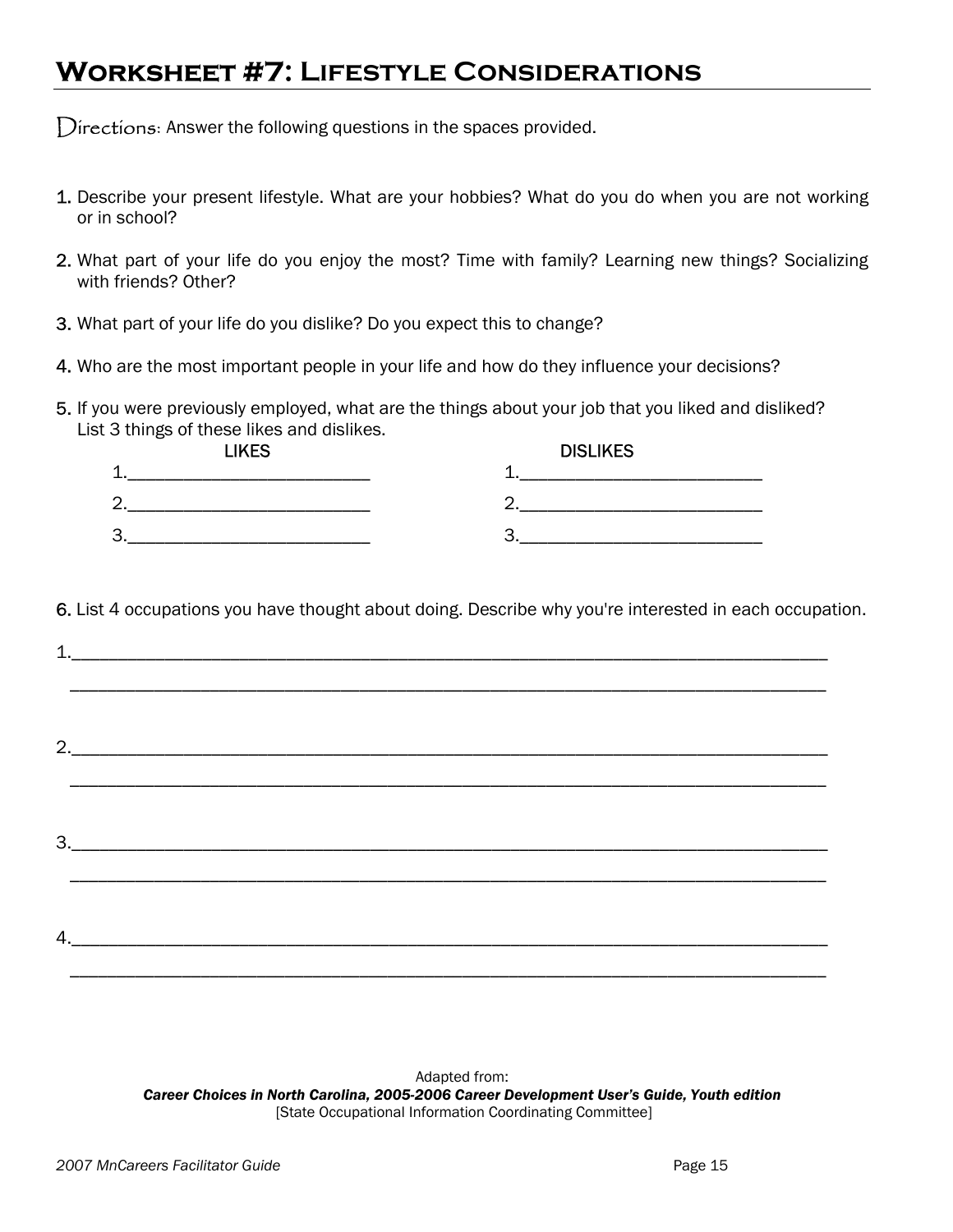## **Worksheet #8: Goal Setting**



To set effective goals, it's important to remember the following:

### A goal needs to be . . .

#### Θ STATED IN CLEAR TERMS

For example: I want to attend Winona State University in Winona, MN.

#### Θ BELIEVABLE

You must believe you can reach the desired goal.

#### Θ ACHIEVABLE

You must have the interest, skills, abilities, strengths and resources (time, money, etc.) to make this goal happen.

#### Θ MEASURABLE

There must be a way to measure your goal. Specify a time frame and a way to observe or determine that you have accomplished the goal.

#### Θ DESIRABLE

The goal must be something that you truly want to achieve.

List 3 goals in each area. Then rank them in order of importance from 1-3.

| MY SCHOOL GOALS:                                                             |                                                                                                                       | rank:<br>$\overline{\phantom{a}}$<br>rank:<br>rank:                    |
|------------------------------------------------------------------------------|-----------------------------------------------------------------------------------------------------------------------|------------------------------------------------------------------------|
| MY EDUCATIONAL GOALS:                                                        | <u> 1989 - Johann John Stone, mars and de format de la provincia de la provincia de la provincia de la provincia </u> | rank:<br>rank:<br>rank:                                                |
| MY CAREER GOALS:                                                             |                                                                                                                       | rank:<br>$\frac{1}{1}$<br>rank:<br>$\mathcal{L}(\mathcal{L})$<br>rank: |
| PERSONAL GROWTH GOALS:<br>(*ways in which you hope to<br>grow personally)    |                                                                                                                       | rank:<br>rank:<br>rank:                                                |
| LONG-RANGE LIFE GOALS:<br>(*use a time-frame or years<br>or your future age) |                                                                                                                       | rank:<br>rank:<br>$\mathbb{R}^n$<br>rank:                              |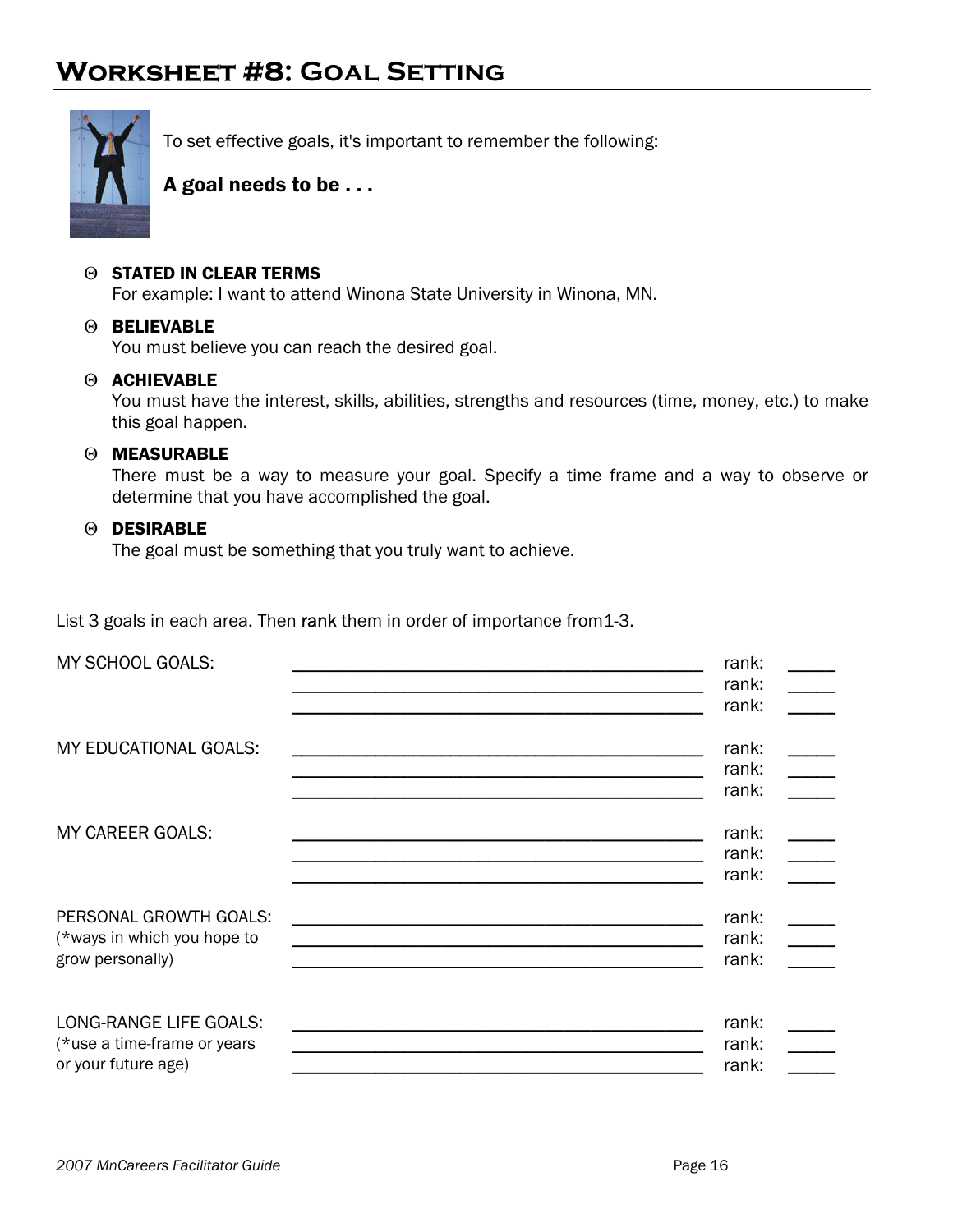## **Worksheet #9: Self-Appraisal Questionnaire**



## 7 ? **Questionnaire**

1. List some school subjects that you've done well in. Did you enjoy these subjects?

|  | enjoyed | didn't enjoy |
|--|---------|--------------|
|  | enjoyed | didn't enjoy |
|  | enjoyed | didn't enjoy |

2. List any jobs you've held. Which job(s) did you like the best and why?

- 3. What are you good at? What do you learn easily without much help from others?
- 4. List 15 words that describe your personality. (examples: quiet, talkative, organized, creative)

\_\_\_\_\_\_\_\_\_\_\_\_\_\_\_\_\_\_\_\_\_ \_\_\_\_\_\_\_\_\_\_\_\_\_\_\_\_\_\_\_\_\_ \_\_\_\_\_\_\_\_\_\_\_\_\_\_\_\_\_\_\_\_\_ \_\_\_\_\_\_\_\_\_\_\_\_\_\_\_\_\_\_\_\_\_ \_\_\_\_\_\_\_\_\_\_\_\_\_\_\_\_\_\_\_\_\_ \_\_\_\_\_\_\_\_\_\_\_\_\_\_\_\_\_\_\_\_\_ \_\_\_\_\_\_\_\_\_\_\_\_\_\_\_\_\_\_\_\_\_ \_\_\_\_\_\_\_\_\_\_\_\_\_\_\_\_\_\_\_\_\_ \_\_\_\_\_\_\_\_\_\_\_\_\_\_\_\_\_\_\_\_\_ \_\_\_\_\_\_\_\_\_\_\_\_\_\_\_\_\_\_\_\_\_ \_\_\_\_\_\_\_\_\_\_\_\_\_\_\_\_\_\_\_\_\_ \_\_\_\_\_\_\_\_\_\_\_\_\_\_\_\_\_\_\_\_\_ \_\_\_\_\_\_\_\_\_\_\_\_\_\_\_\_\_\_\_\_\_ \_\_\_\_\_\_\_\_\_\_\_\_\_\_\_\_\_\_\_\_\_ \_\_\_\_\_\_\_\_\_\_\_\_\_\_\_\_\_\_\_\_\_

- 5. If you could learn any new skill, what would it be? Why?
- 6. List physical conditions that could help or hurt you on the job (require glasses, overweight, etc.).
- 7. List 4 jobs that you would like, even if you don't know much about them. What is it about each of these jobs that appeals to you?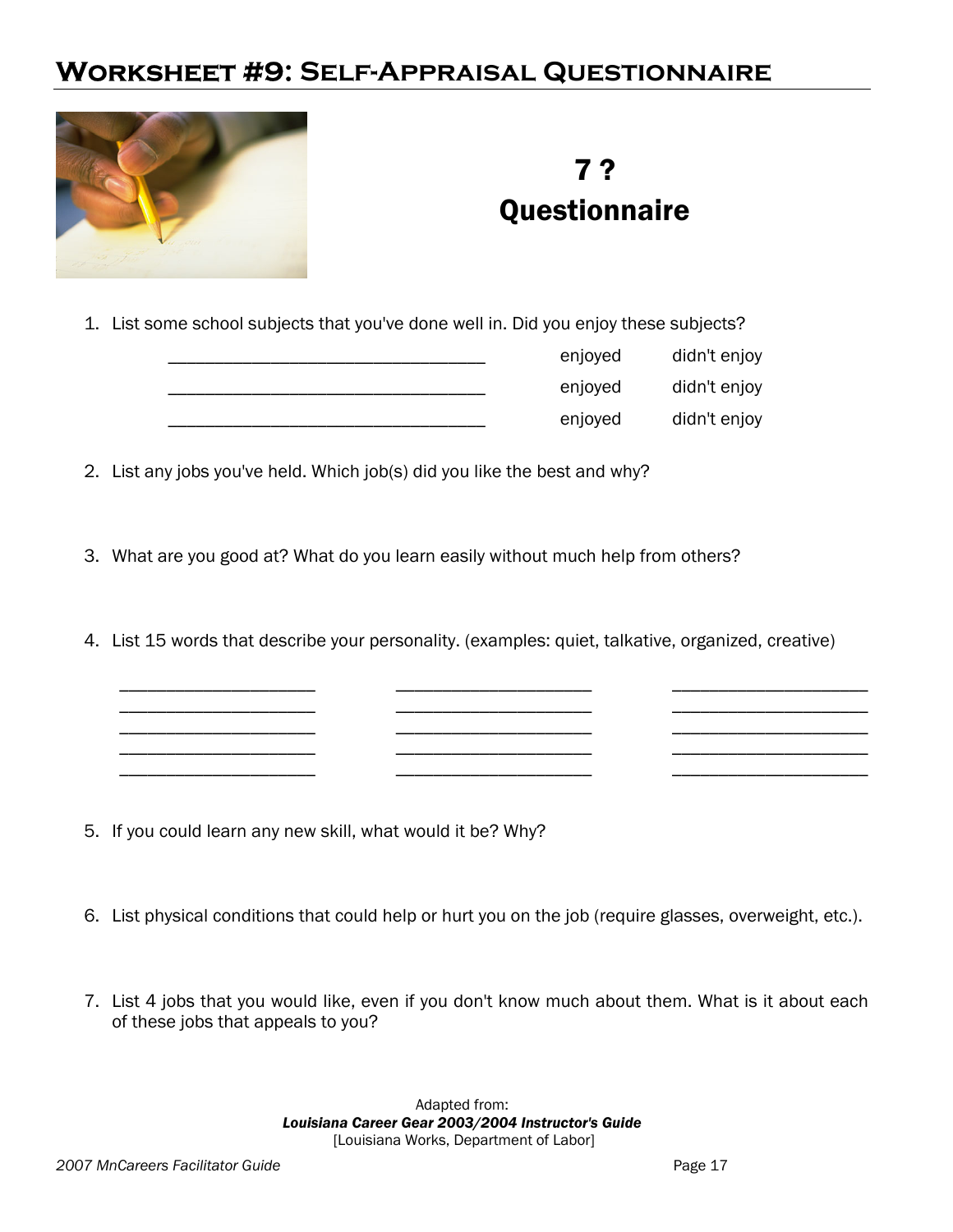## **Worksheet # 10: Begin the Exploration**

Use your 2007 copy of *MnCareers* to answer the following questions. The following activities will help you become more familiar with the occupation information in the *MnCareers* publication.

#### TABLE OF CONTENTS (PAGES ii-iii)

1. Radiologic Technologist occupations fall under which career field and can be found on which page(s)?

2. Where can you find more information about other Health Technician occupations?

#### WHAT DO I WANT TO DO WITH MY LIFE? (PAGES 1-18)

3. Following are letter codes used in the interest assessment in *MnCareers* on pgs. 4-7. Complete what each code stands for and list one occupational group related to the code. Give the page number of where to find specific occupations for each group.

|   | <b>What the Code Means</b> | <b>Occupational Group</b> | <b>Page Number</b> |
|---|----------------------------|---------------------------|--------------------|
| R |                            |                           |                    |
|   |                            |                           |                    |
| Α |                            |                           |                    |
| S |                            |                           |                    |
| F |                            |                           |                    |
|   |                            |                           |                    |

4. List 5 types of skills or knowledge that are in demand by employers with a brief description for each:

 A. B. C.

D.

- E.
- 5. What CareerOneStop tool helps you find potential training resources to gain new skills?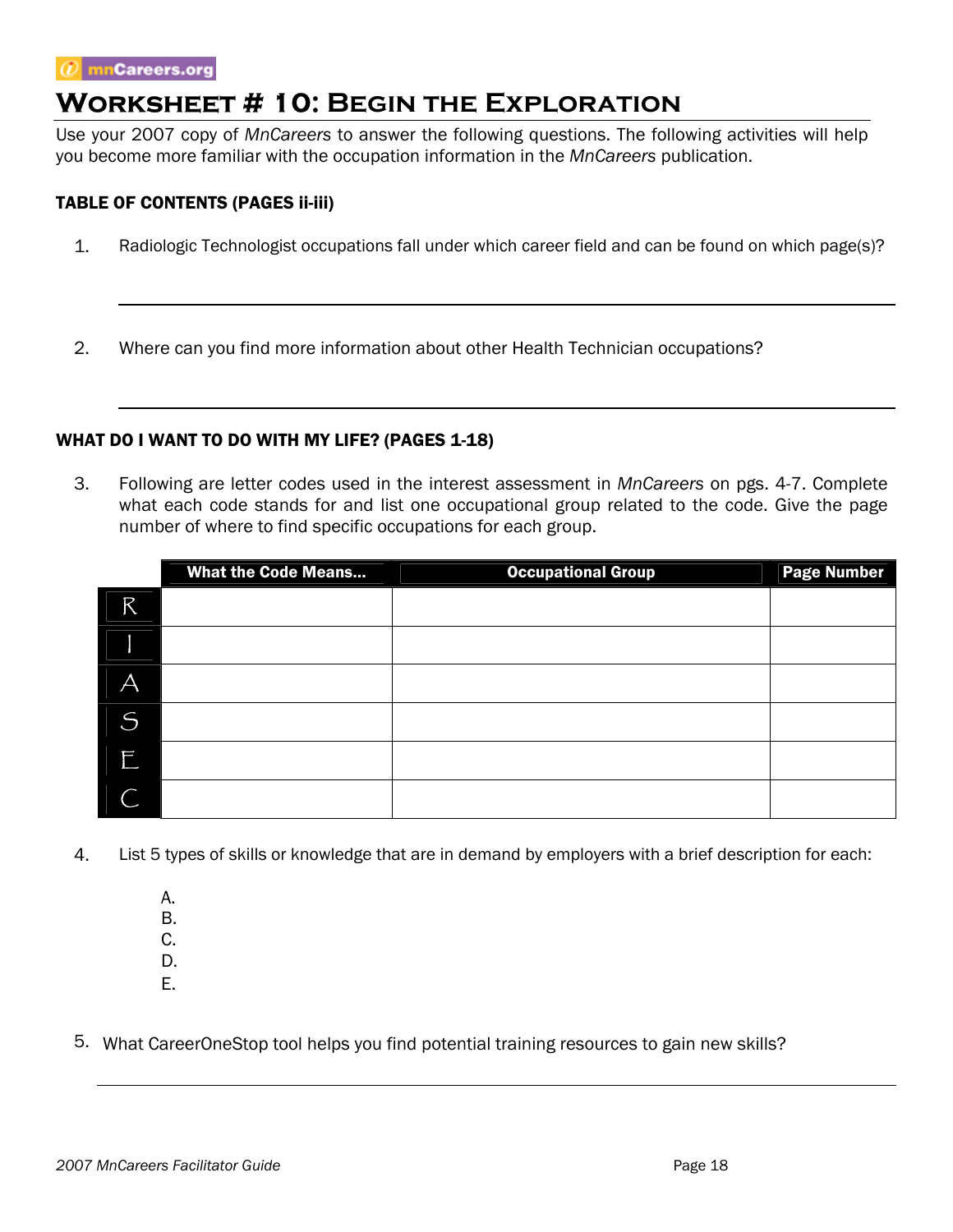## **Worksheet #10, continued**

- 6. What is a nontraditional occupation? Identify and list 3 nontraditional occupations for each gender.
- 7. What does it meant to "test drive" a job? Name 3 popular work-based learning opportunities and ways in which you might use them to research a career path.

#### WHAT DO THE NUMBERS SAY? (PAGES 19-22)

- 8. What is Employment Growth and why is it important to consider when thinking about a career?
- 9. What is Job Outlook data and what does it tell you?

#### CAREER FIELDS (PAGES 23-82)

10. List the 6 career fields in *MnCareers*. For each one, name an occupational group and 3 to 4 specific occupations found within that field. See the example below.

| <b>Career Field</b>          | <b>Occupational Group</b> | <b>Specific Occupations</b>                                                                                |
|------------------------------|---------------------------|------------------------------------------------------------------------------------------------------------|
| Ex. Engineering & Technology | Construction Occupations  | Brickmason, Carpenter, Construction<br>Laborer, Electrician, Pipefitter,<br>Plumber, Painter, Roofer, etc. |
|                              |                           |                                                                                                            |
|                              |                           |                                                                                                            |
|                              |                           |                                                                                                            |
|                              |                           |                                                                                                            |
|                              |                           |                                                                                                            |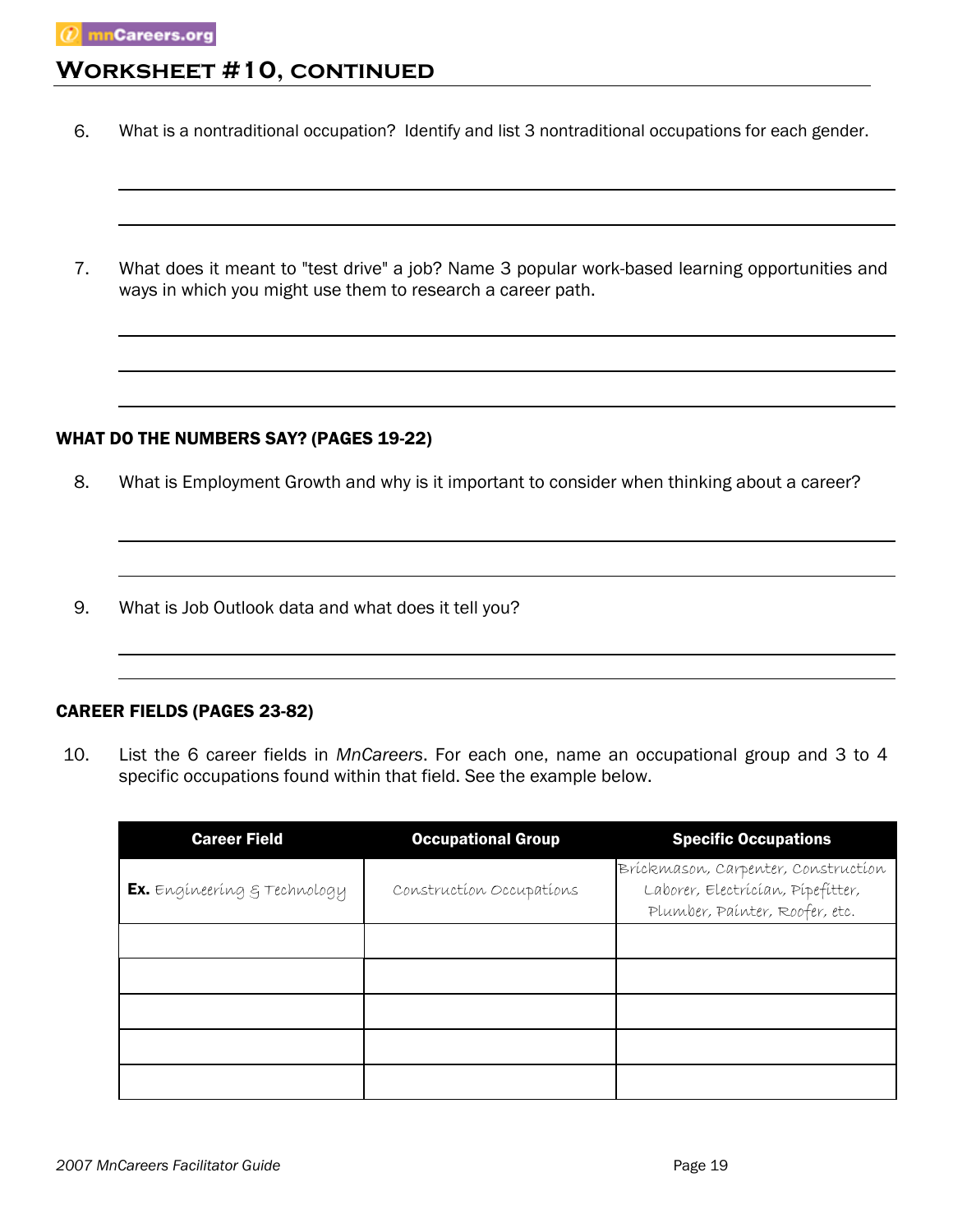## **Worksheet #10, continued**

11. Browse through all the occupations listed in each of the career fields. Choose one occupation that looks appealing and complete the following information:

| Occupational title:                        |                                     |
|--------------------------------------------|-------------------------------------|
| Employment:                                |                                     |
| Interest<br>profile:                       | Wages (low-end, median & high-end): |
| Growth:                                    |                                     |
| Education requirements:<br>Job<br>Outlook: |                                     |

12. What types of skills are required for the occupation listed above?

#### WHERE DO I GO FROM HERE? (PAGES 83-105)

13. *MnCareers* lists a lot of possible future options. Name 4 future options listed in the publication. List 2 advantages for each.

14. Is Higher Education worth the investment? Provide 2 reasons why or why not.

15. What is the average unemployment rate for people with a bachelor's degree? What is the unemployment rate for those who did not graduate from high school?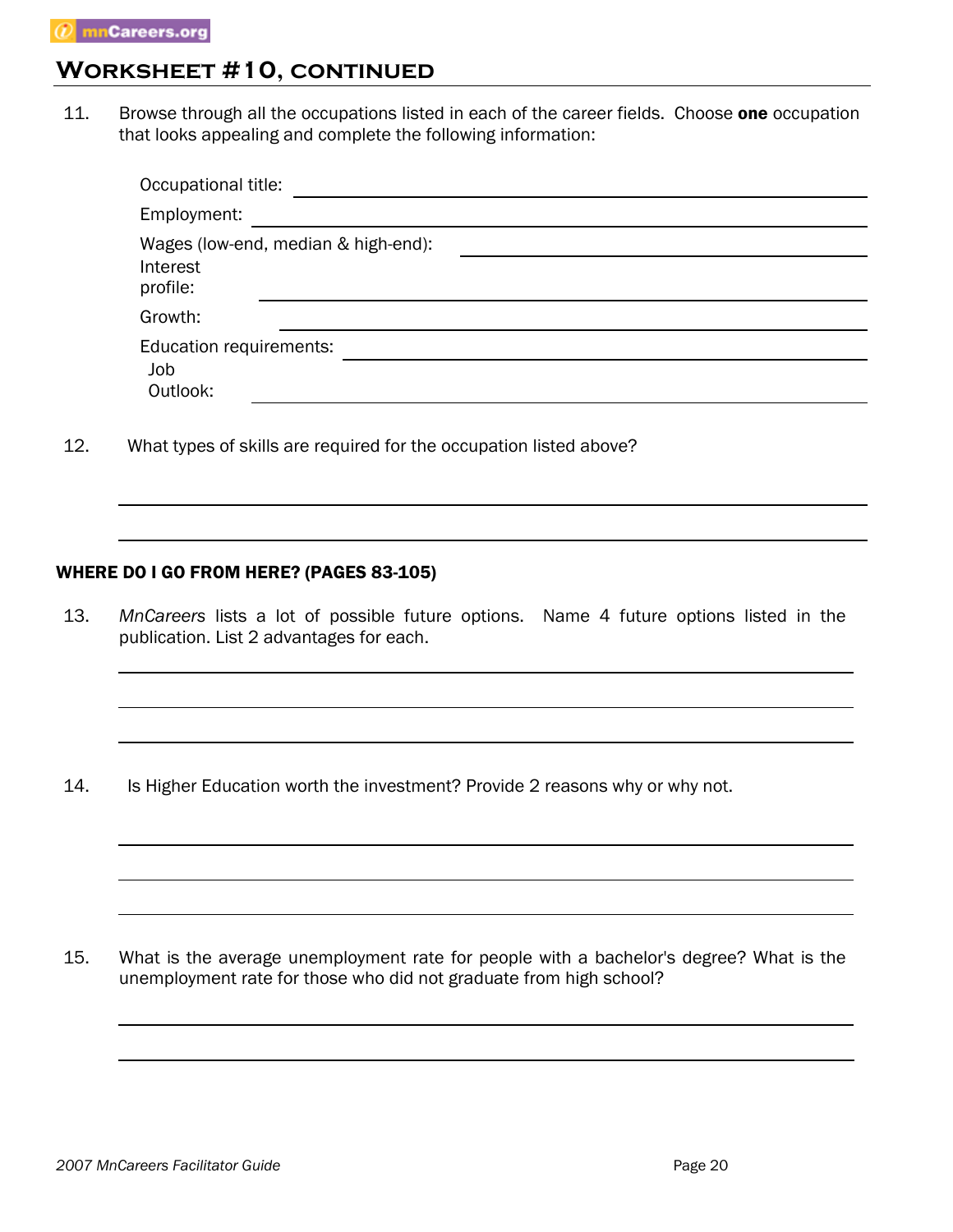## **Worksheet #11: My Interests**

Use 2007 *MnCareers* to help you complete this activity.

- 1. Take the Interest Assessment on page 5 of *MnCareers* and record your interest profile below.
- 2. Record the descriptions found on page 6 for the 3 letters in your interest profile and write 2 key words that describe each of your codes.

| <b>Interest Profile</b> | <b>Description (key words)</b> |
|-------------------------|--------------------------------|
|                         |                                |
|                         |                                |
|                         |                                |

3. Do you believe your interest profile matches your true interests? Why do you agree or disagree?

4. True or False: You should explore and chose a career solely based on the scores you receive from interest assessments, like the in *MnCareers*. Why or why not?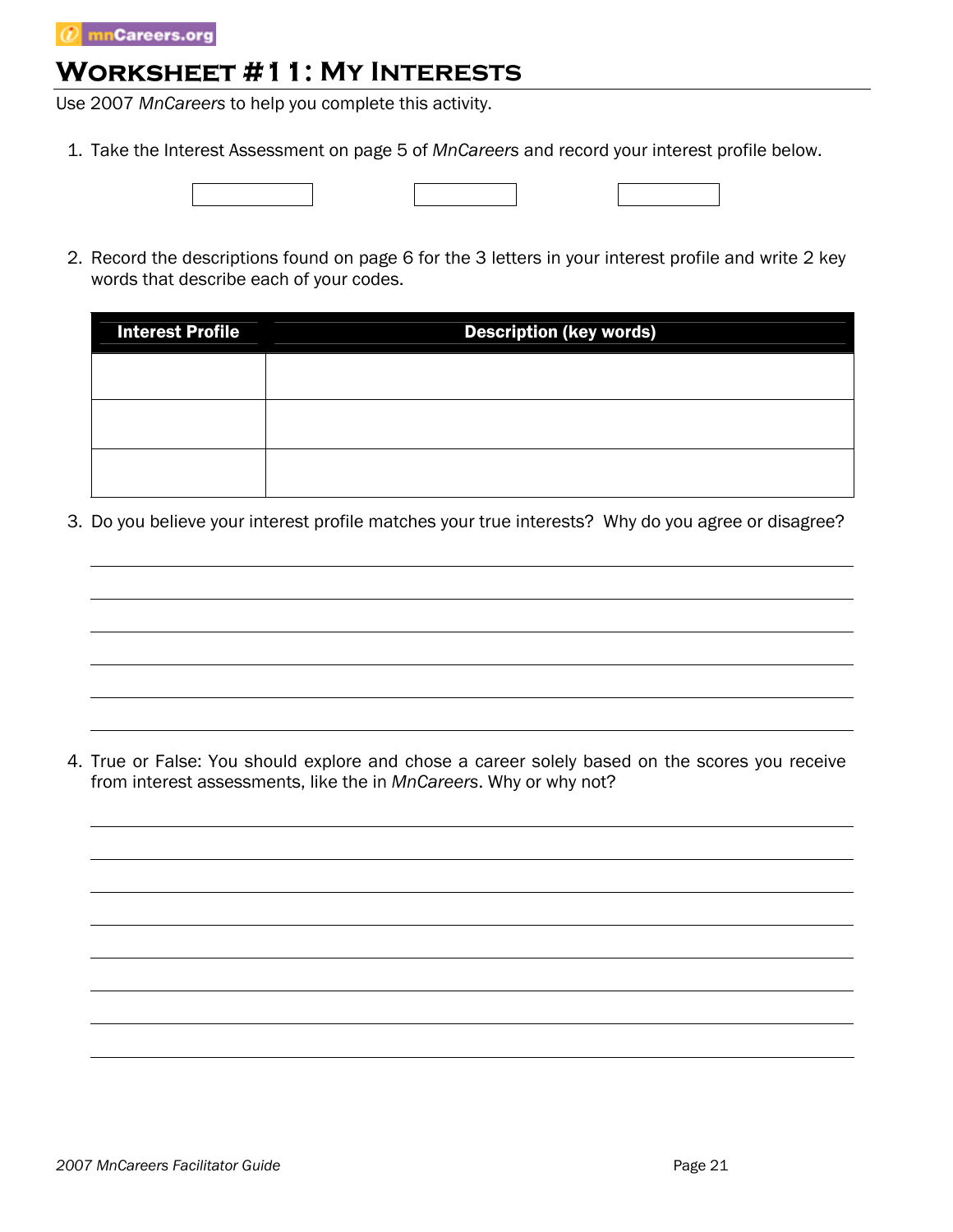### **Worksheet #11, continued**

5. List 3 occupational groups linked to your interest profile (refer to page 7 in *MnCareers*). Based on the occupational groups, complete the grid below.

| <b>Interest</b><br><b>Profile</b> | <b>Occupational</b><br><b>Group</b> | List 3 specific occupations<br>within this group | <b>Low-end</b> | <b>Wage Ranges</b><br><b>High-end</b> | <b>Job Outlook</b> |
|-----------------------------------|-------------------------------------|--------------------------------------------------|----------------|---------------------------------------|--------------------|
|                                   |                                     | 1.                                               |                |                                       |                    |
|                                   |                                     | 2.                                               |                |                                       |                    |
|                                   |                                     | 3.                                               |                |                                       |                    |
|                                   |                                     | 1.                                               |                |                                       |                    |
|                                   |                                     | 2.                                               |                |                                       |                    |
|                                   |                                     | 3.                                               |                |                                       |                    |
|                                   |                                     | 1.                                               |                |                                       |                    |
|                                   |                                     | 2.                                               |                |                                       |                    |
|                                   |                                     | 3.                                               |                |                                       |                    |

6. Are you interested in the occupations linked to your interest profile? If yes, which occupations? If no, which ones you are willing to learn more about?

7. List 2 additional assessment resources shown on page 4. Where can you find these resources?